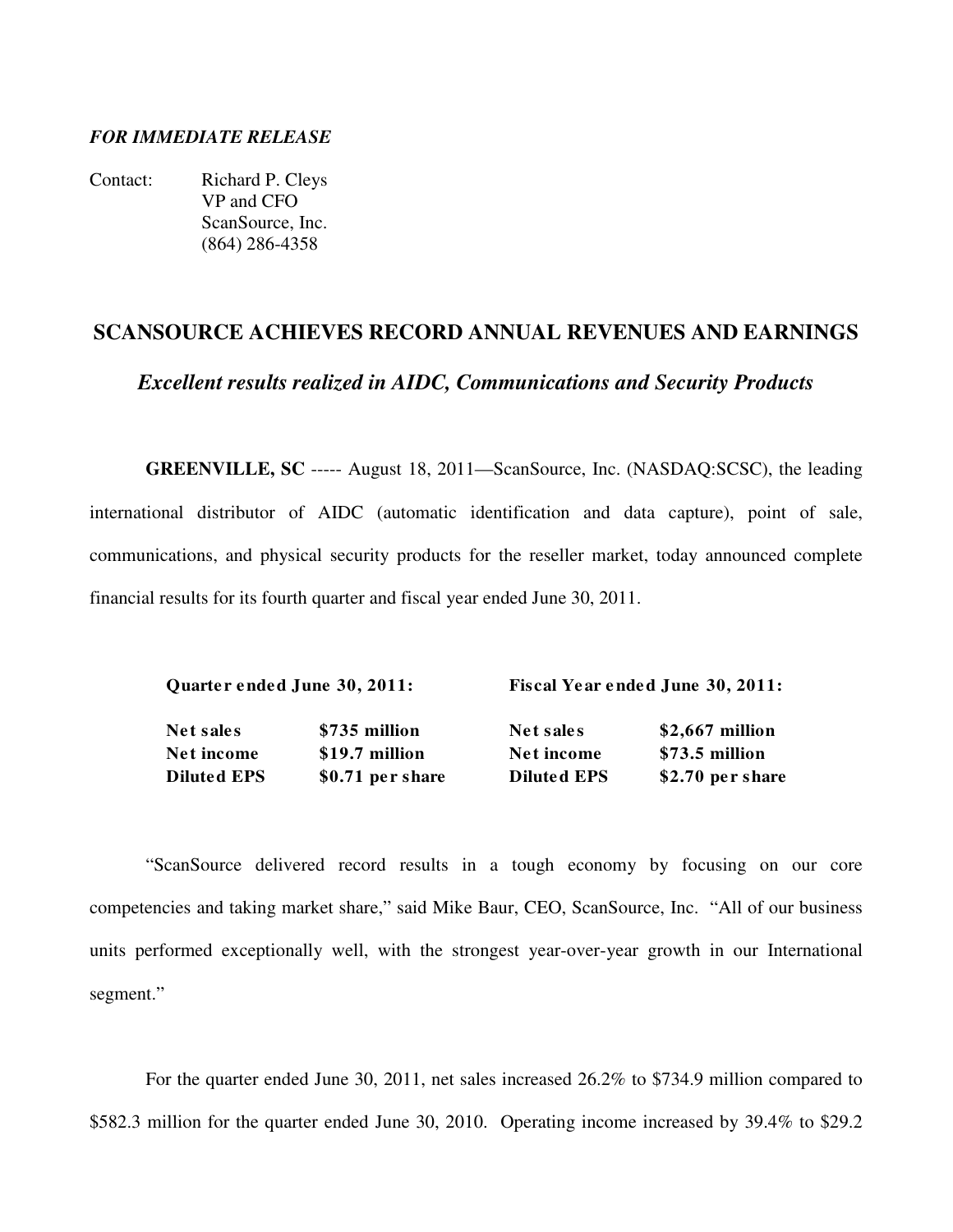million from \$21.0 million in the comparable prior year quarter. Net income increased 39.9% to \$19.7 million for the quarter ended June 30, 2011 versus \$14.0 million for the quarter ended June 30, 2010. The effective tax rate for the quarter decreased to 31.7% in the current quarter from 33.1% in the prior year quarter. Diluted earnings per share increased 36.5% to \$0.71 in the current quarter compared to \$0.52 in the prior year quarter.

For the year ended June 30, 2011, net sales increased \$552 million or 26.1% to \$2.7 billion, from the prior year ended June 30, 2010. Fiscal year operating income also increased 49.3% to \$113.1 million from \$75.8 million from the prior year. Net income increased 50.6% to \$73.5 million compared to \$48.8 million from the prior fiscal year. The effective tax rate for the year was 34.3% compared to 35.6% for the prior fiscal year. Diluted earnings per share increased 48.4% to \$2.70 compared to \$1.82 in the prior fiscal year.

#### **Forecast for Next Quarter**

 The Company announced its revenue forecast for the first quarter of fiscal 2012. ScanSource expects that net revenues for the quarter ending September 30, 2011 could range from \$730 million to \$750 million.

#### **Safe Harbor Statement**

 This press release contains comments that are "forward looking" statements that involve risks and uncertainties; these statements are subject to the safe harbor created by the Private Securities Litigation Reform Act of 1995. Any number of important factors could cause actual results to differ materially from anticipated or forecasted results, including, but not limited to, factors affecting our expanded operations in emerging markets, such as Brazil, that expose us to greater political and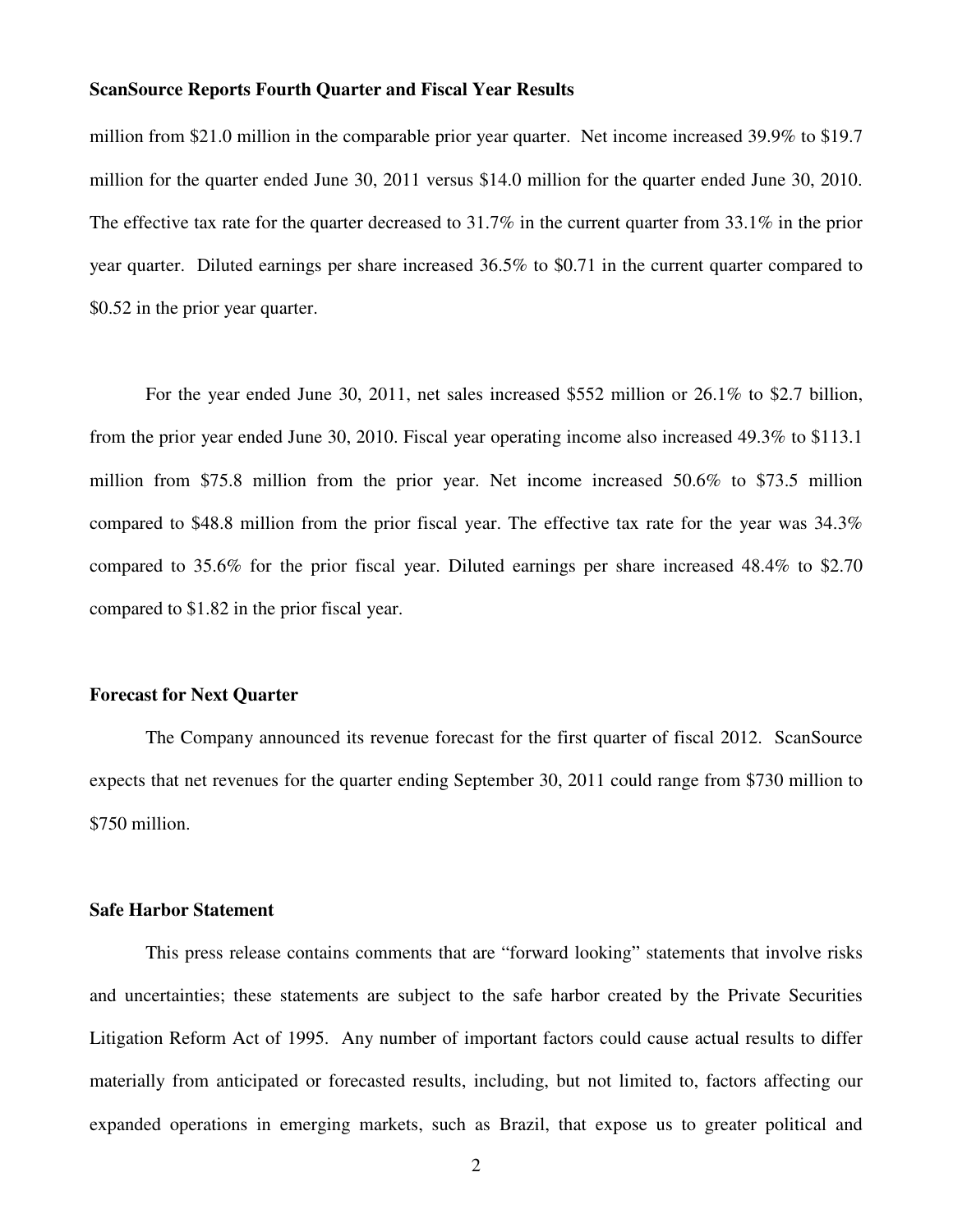economic volatility than our operations in established markets, the results of purchase accounting, macroeconomic circumstances that could impact our business, such as currency fluctuations, continued adverse capital and credit market conditions and a continued economic downturn. For more information concerning factors that could cause actual results to differ from anticipated results, see the Company's annual report on Form 10-K for the year ended June 30, 2010 filed with, and the Company's annual report on Form 10-K for the year ended June 30, 2011 to be filed with, the Securities and Exchange Commission.

## **About ScanSource, Inc.**

 ScanSource, Inc. (NASDAQ:SCSC) is the leading international distributor of specialty technology products, consisting of seven sales units in North America, Latin America and Europe. ScanSource POS and Barcoding in North America, Latin America and Europe delivers AIDC and POS solutions; Catalyst Telecom in the U.S. and ScanSource Communications in North America and Europe, provide voice, video and converged communications equipment; and ScanSource Security in North America offers physical security solutions. Founded in 1992, the company ranks #839 on the Fortune 1000. For more information, call the toll-free sales telephone number at 800.944.2432 or visit www.scansourceinc.com.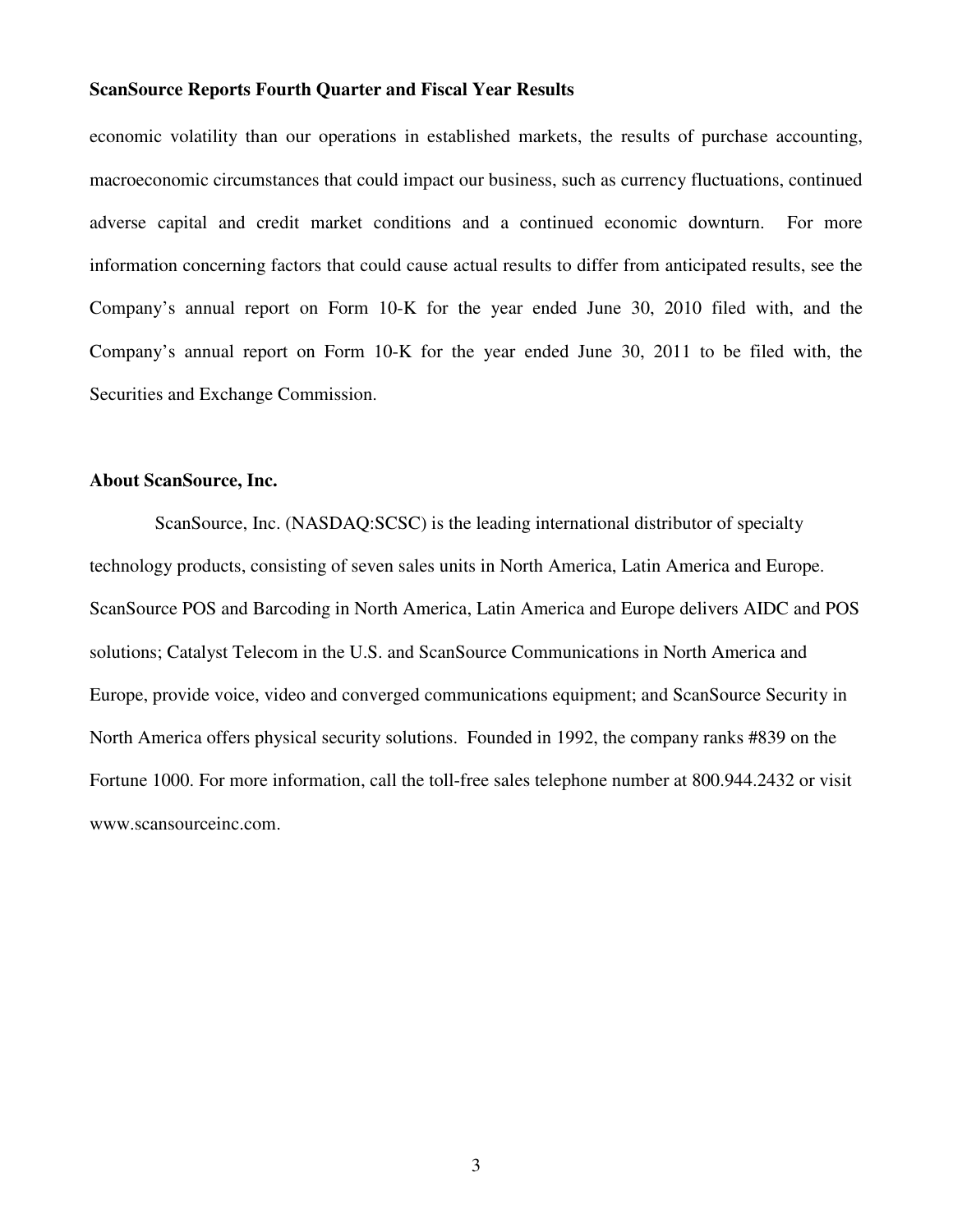## **Scan***Source* **, Inc. and Subsidiaries Condensed Consolidated Balance Sheets (Unaudited) (in thousands)**

|                                                        | <b>June 30,</b><br>2011      | <b>June 30,</b><br>$2010*$ |           |  |
|--------------------------------------------------------|------------------------------|----------------------------|-----------|--|
| <b>Assets</b>                                          |                              |                            |           |  |
| Current assets:                                        |                              |                            |           |  |
| Cash and cash equivalents                              | \$<br>28,747                 | \$                         | 34,605    |  |
| Accounts receivable, less allowance of                 | 462,102                      |                            | 357,749   |  |
| \$26,562 at June 30, 2011                              |                              |                            |           |  |
| \$21,907 at June 30, 2010                              |                              |                            |           |  |
| <b>Inventories</b>                                     | 467,350                      |                            | 346,610   |  |
| Prepaid expenses and other assets                      | 35,421                       |                            | 16,762    |  |
| Deferred income taxes                                  | 15,894                       |                            | 12,066    |  |
| Total current assets                                   | 1,009,514                    |                            | 767,792   |  |
| Property and equipment, net                            | 36,819                       |                            | 23,528    |  |
| Goodwill                                               | 59,090                       |                            | 33,785    |  |
| Other assets, including identifiable intangible assets | 76,765                       |                            | 34,645    |  |
| Total assets                                           | \$<br>1,182,188              | \$                         | 859,750   |  |
| <b>Liabilities and Shareholders' Equity</b>            |                              |                            |           |  |
| Current liabilities:                                   |                              |                            |           |  |
| Current portion of long-term debt                      | \$                           | \$                         |           |  |
| Short-term borrowings                                  | 3,164                        |                            |           |  |
| Current portion of contingent consideration            | 2,398                        |                            |           |  |
| Accounts payable                                       | 406,453                      |                            | 287,864   |  |
| Accrued expenses and other liabilities                 | 60,157                       |                            | 35,027    |  |
| Income taxes payable                                   | 5,175                        |                            | 7,948     |  |
| Total current liabilities                              | 477,347                      |                            | 330,839   |  |
| Long-term debt                                         | 30,429                       |                            | 30,429    |  |
| Borrowings under revolving credit facility             | 26,513                       |                            |           |  |
| Long-term portion of contingent consideration          | 21,396                       |                            |           |  |
| Other long-term liabilities                            | 39,109                       |                            | 11,631    |  |
| <b>Total liabilities</b>                               | 594,794                      |                            | 372,899   |  |
| Shareholders' equity:                                  |                              |                            |           |  |
| Common stock                                           | 123,608                      |                            | 111,951   |  |
| Retained earnings                                      | 460,157                      |                            | 386,634   |  |
| Accumulated other comprehensive loss                   | 3,629                        |                            | (11, 734) |  |
| Total shareholders' equity                             | 587,394                      |                            | 486,851   |  |
| Total liabilities and shareholders' equity             | \$<br>$\overline{1,}182,188$ | \$                         | 859,750   |  |

\* Derived from audited financial statements at June 30, 2010.